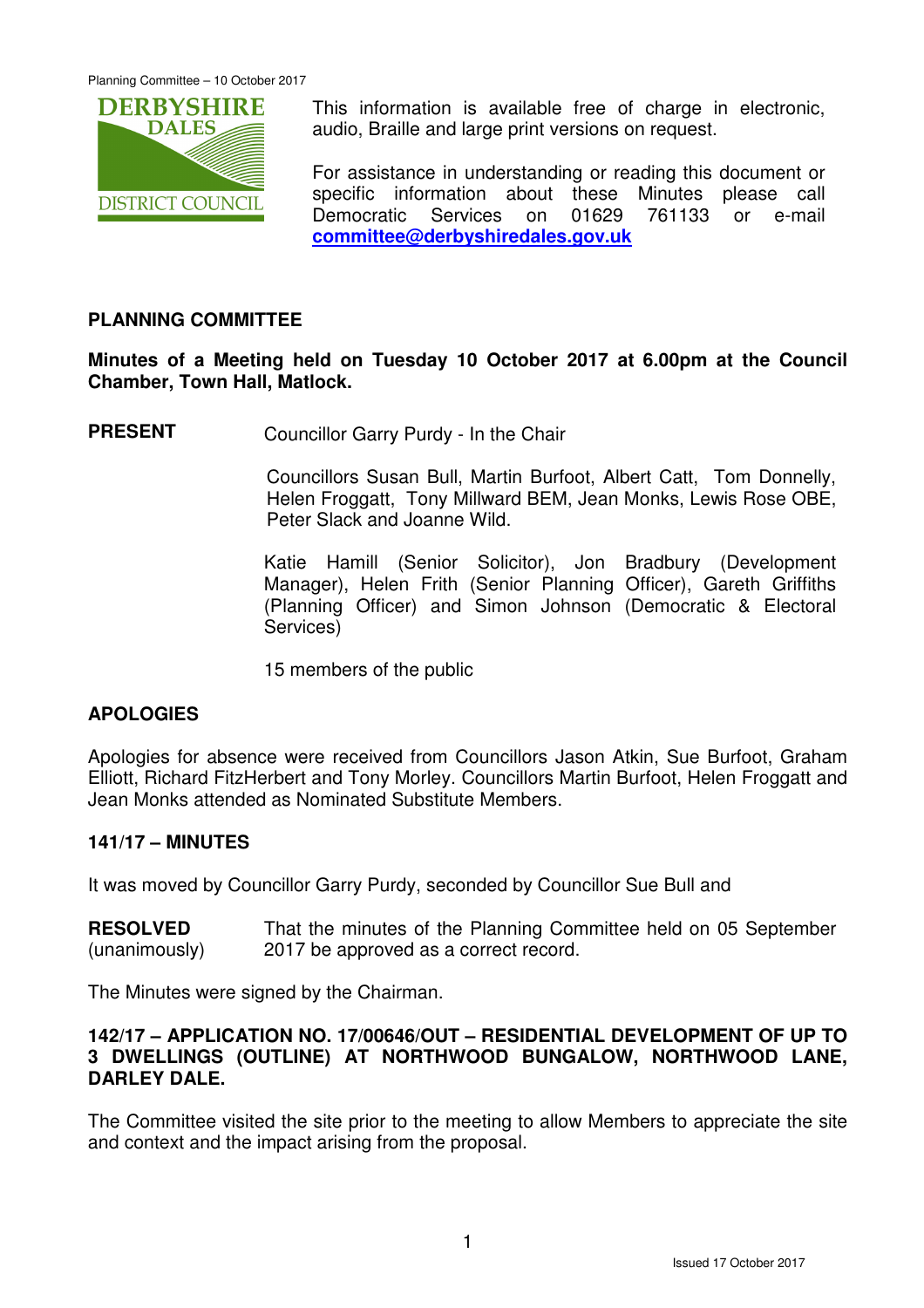It was moved by Councillor Lewis Rose, seconded by Councillor Peter Slack and

**RESOLVED** (unanimously) That planning permission be approved subject to conditions and reasons set out in the report.

## **143/17 – APPLICATION NO. 17/00504/FUL – ERECTION OF DWELLING AT LAND ADJACENT TO ROCK COTTAGE, ST JOHN'S ROAD, MATLOCK BATH.**

The Committee visited the site prior to the meeting to allow Members to appreciate the site and context and the impact to heritage assets arising from the proposal.

It was moved by Councillor Albert Catt, seconded by Councillor Peter Slack and

**RESOLVED** (unanimously) That planning permission be refused for the reasons set out in the report.

## **144/17 – APPLICATION NO. 16/00450/FUL – ERECTION OF DWELLING AT LAND ADJACENT TO ALABASTER LANE, CROMFORD.**

The Committee visited the site prior to the meeting to allow Members to assess the proposed development of the site in its context.

Correspondence received after publication of the agenda was distributed at the meeting. This comprised of a summary of local residents concerns that this is a green field site within a conservation area and that previous buildings on this site should not represent good reason to allow the development. Also further information submitted by the applicant covering a previous application and rebuttal of concerns over landscaping and highways issues.

In accordance with the procedure for public participation, Councillor Joyce Pawley (Ward Member) spoke against the application and Mr Martin Coult (Applicant) spoke in favour of the application.

It was moved by Councillor Lewis Rose, seconded by Councillor Jean Monks and

- **RESOLVED** That planning permission be approved subject to the following listed conditions and those conditions and reasons set out in the report.
	- **1.** Removal of Permitted Development Rights in respect of the garage to safeguard parking provision.
	- **2.** Control of finished land levels and disposal of excess materials.
	- **3.** Protection of the trees during excavation of the site.

| Voting:            |  |
|--------------------|--|
| For                |  |
| <b>Against</b>     |  |
| <b>Abstentions</b> |  |

The Chairman declared the motion carried.

**9 2**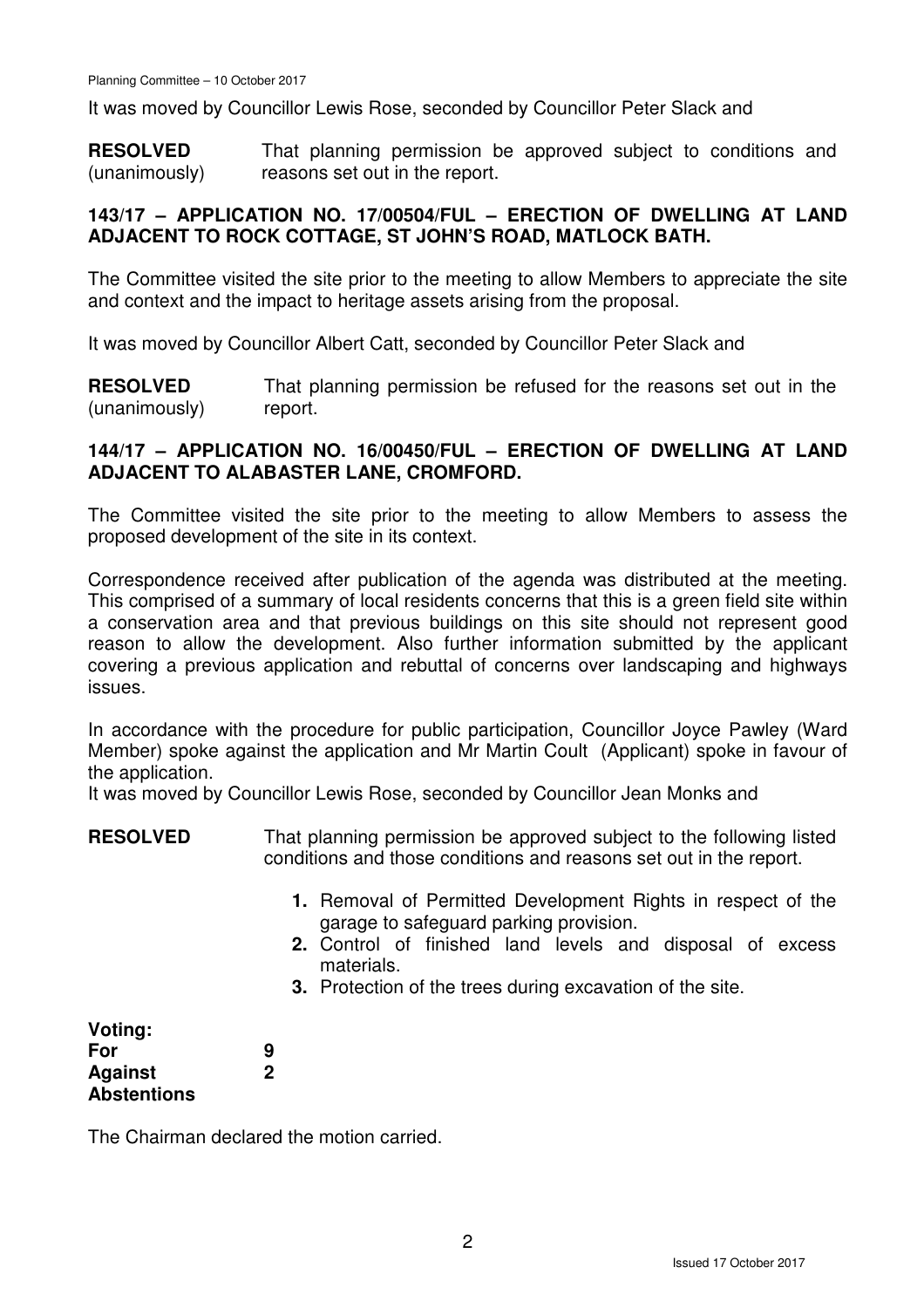# **145/17 – APPLICATION NO. 17/00760/FUL – GROUND-FLOOR AND FIRST-FLOOR EXTENSIONS AT THE GABLES, RIBER ROAD, STARKHOLMES, MATLOCK.**

The Committee visited the site prior to the meeting to allow Members to consider the setting, scale and topography of the proposed development.

It was moved by Councillor Peter Slack, seconded by Councillor Albert Catt and

**RESOLVED** That authority be delegated to the Development Manager to grant planning permission, subject to securing the removal of the balcony in the application design, and conditions agreed with the applicant to control the design, stone work and appearance of the building.

**Voting: For Against Abstentions** 

#### **Reason**

That the development was not considered to be a dominant or incongruous intrusion, subject to the design improvement requested, when viewed from the road and on balance, the economic benefits of the scheme outweighed any environmental harm.

The Chairman declared the motion carried.

**10 1**

**146/17 – APPLICATION NO. 17/00740/FUL – USE OF SPORTS AREA AS TEMPORARY LOCATION FOR 6 CHILDRENS' ACTIVITY (FUN FAIR) RIDES, ONE SWEET STALL AND PICNIC BENCHES FOR PERIODS BETWEEN 19.07.2017 TO 04.11.2017 (RETROSPECTIVE), 16.07.2018 TO 03.11.2018 AND 15.07.2019 TO 02.11.2019 AT SPORTS AREA, DERWENT GARDENS, SOUTH PARADE, MATLOCK BATH.** 

This application was withdrawn.

## **147/17 – APPLICATION NO. 17/00852/FUL – RESIDENTIAL DEVELOPMENT OF 11 DWELLINGS AT TREVELYAN HOUSE, 43 DIMPLE ROAD, MATLOCK.**

Councillor Tony Millward left the meeting at 6:58pm during the consideration of this item.

Correspondence received after publication of the agenda was distributed at the meeting. This comprised of information commissioned to present an updated Bat Assessment.

In accordance with the procedure for public participation, Mr Alan North and Mrs Margaret Maddocks (Local Residents) spoke against the application.

It was moved by Councillor Lewis Rose, seconded by Councillor Joanne Wild and

## **RESOLVED** That authority be delegated to the Development Manager to grant permission, following consultation with the applicant, over amendments to the suggested conditions in relation to:

- **1.** Working hours for construction.
- **2.** Landscape Management.